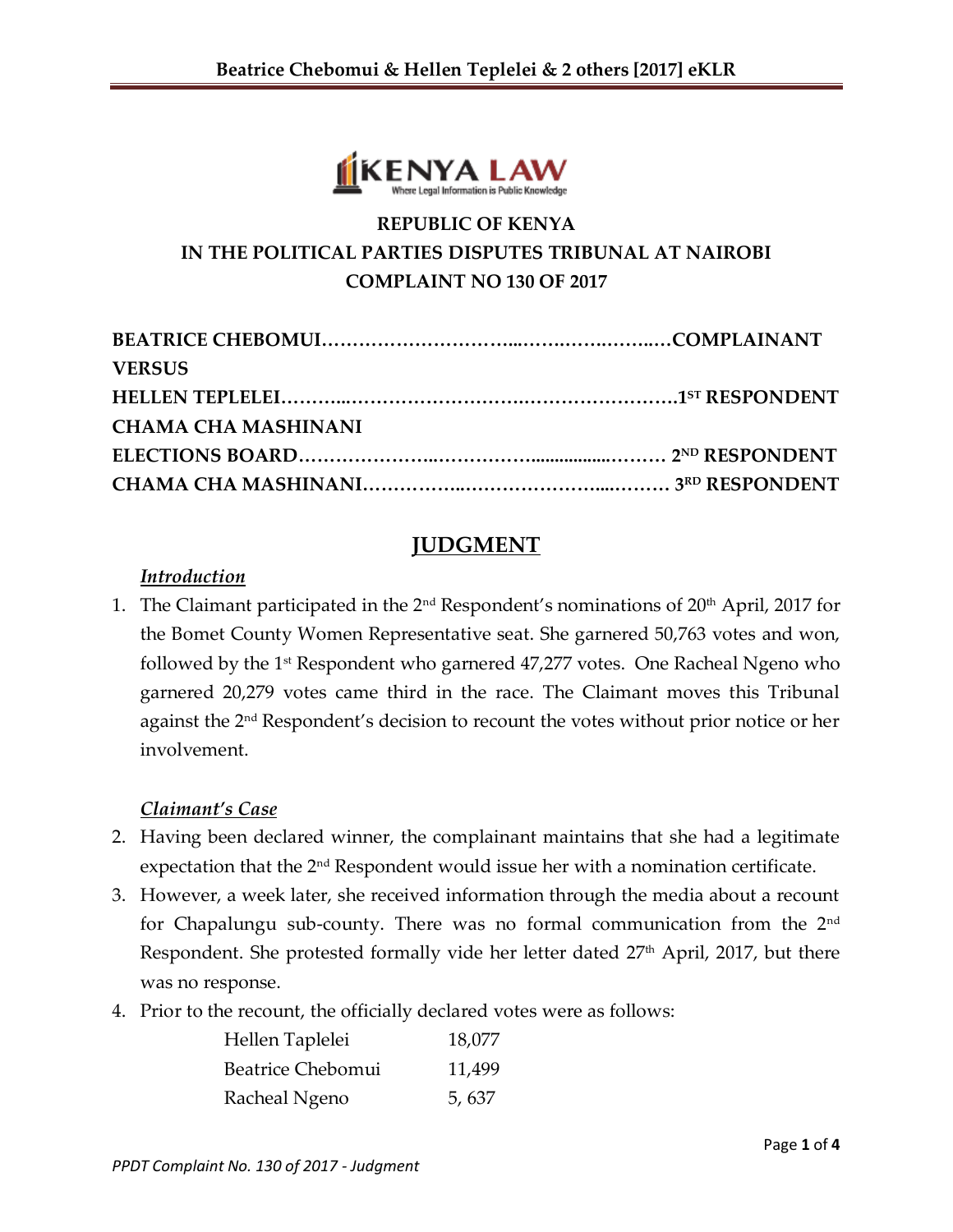The outcome of the recount was as follows

| Hellen Taplelei   | 23,772    |
|-------------------|-----------|
| Beatrice Chebomui | 11,511    |
| Racheal Ngeno     | (Unknown) |

- 5. She alleges that the purported recount was marred with irregularities *inter alia* as polling officials and agents were not involved. The recount was conducted by Bomet County Administration Staff contrary to party rules. The purported recount was conducted at Blue House County instead of Chepalungu sub-county tallying centre. Additionally, the recount was carried out 8 days after the primaries and declaration of results.
- 6. She further alleges that the ballot boxes containing the cast ballots had their seals broken and had been placed in the custody of Chepalungu Sub County Administrator who had been consistently biased against her. Her entreaties to the party have gone unheeded as a result of which she seeks relief from this court.

### *2 nd and 3rd Respondents' Case*

- 7. The 2nd and 3rd Respondents raised a preliminary objection premised on the fact that the affidavit of David Kipsang Koske was a forgery so that the complaint should be struck out or dismissed with costs.
- 8. They further admit that a recount was conducted, but only as a result of a complaint filed by the 1st Respondent to the 2nd and 3rd Respondents. As a result of that complaint, the NEB opted to recount the votes, which it did on 28<sup>th</sup> April, 2017.
- 9. It is stated that the recount took place in the presence of agents for the complainant and the 1st Respondent.

### *Issues for Determination*

- 10. These are the issues for determination
	- **(a) Whether the allegations of a forged witness statement amount to a "preliminary objection"**
	- **(b) Was the decision to conduct a recount was reasonable, lawful and procedurally fair?**

### *Analysis*

**(a) Whether the allegations of a forged affidavit amount to a "preliminary objection"**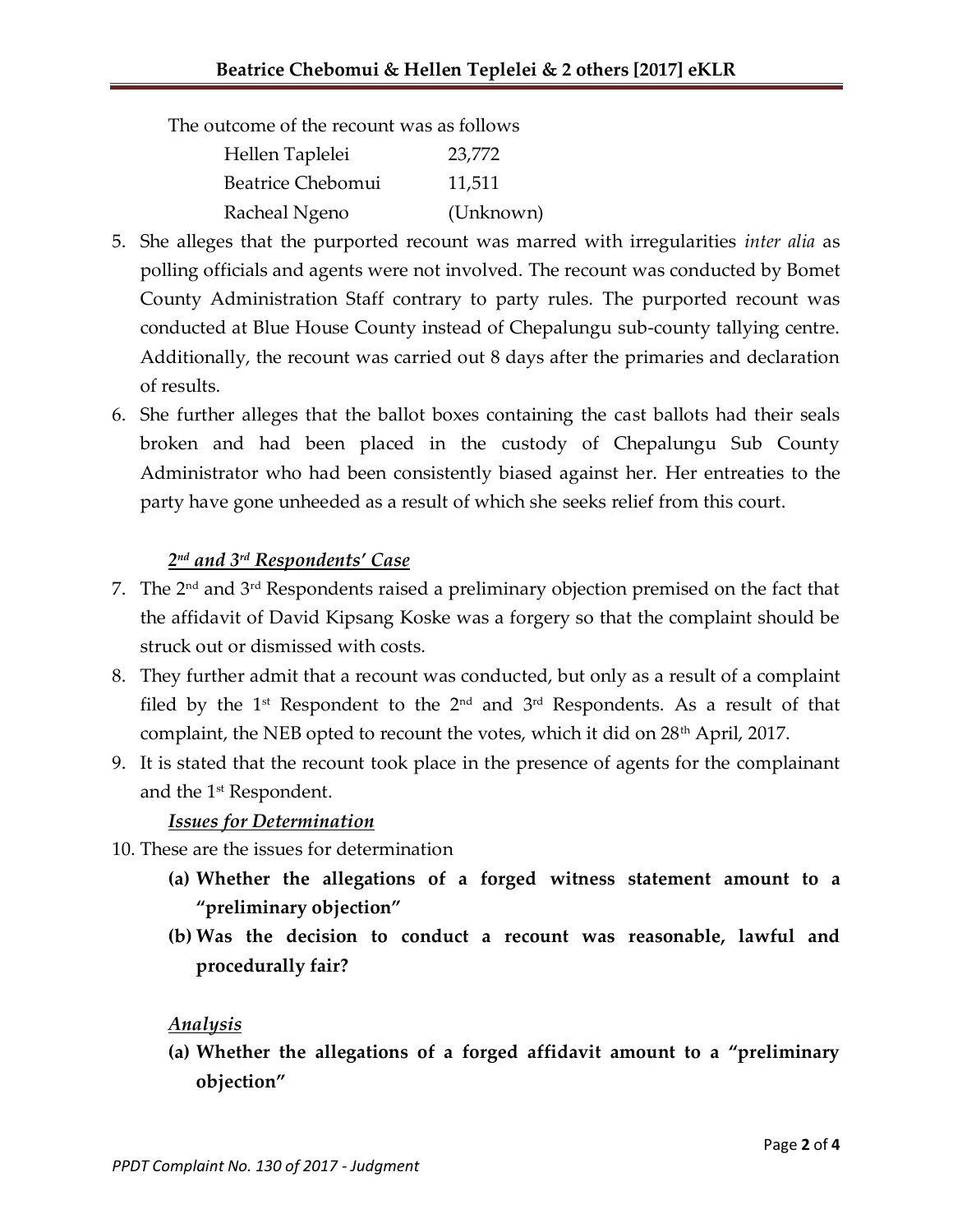11. The  $2<sup>nd</sup>$  and  $3<sup>rd</sup>$  Respondents raised a preliminary objection, seeking that the suit be struck out, on the grounds that the affidavit filed by the Claimant was a forgery. A preliminary objection is raised on a pure point of law as per *Mukisa Biscuit Manufacturing v West End Distributors [1969] EA 696*. In this case, whether or not the affidavit is a forgery, is a question of fact requiring examination of witnesses. The preliminary objection is disallowed.

# **(b) Was the decision to conduct a recount reasonable, lawful or procedurally fair?**

- 12. There is no evidence on record that the complainant was ever informed of the reasons for the decision made on 22nd April, 2017 to recount the votes for Chepalungu sub-county.
- 13. The right to reasons is a constitutional right guaranteed in Article 47(2) and explicated by section 4(3) of the Fair Administrative Action Act, 2015. The Act requires that information on the nature of the administrative action together with prior and adequate reasons must be given to the person whose rights are affected.
- 14. Reasons for decisions by political parties are not only a part of the principles of natural justice and fairness, but also enable an affected party member to know the possibility of and grounds for potential appeal to this Tribunal. Reasons also enable this Tribunal to have a better appreciation of the decision thus conduct a better appeal or review.
- 15. In this regard, it was held in *Priscillah Wanjiku Kihara v Kenya National Examination Council (KNEC)* [2016] eKLR that where an administrator fails to give reasons, the court can infer that there were no good reasons.
- 16. We are satisfied that the decision to recount the votes for Chepalungu sub-county was made without providing the Claimant with written reasons. The same is null, void and of no effect in law and is hereby annulled.

## *Reliefs*

- 17. We allow this complaint and make the following orders:
	- **a) A declaration be and is hereby issued to the effect that the 3 rd Respondent's decision to recount the votes, and to issue to the 1st Respondent with a nomination certificate, for the position of Women's**